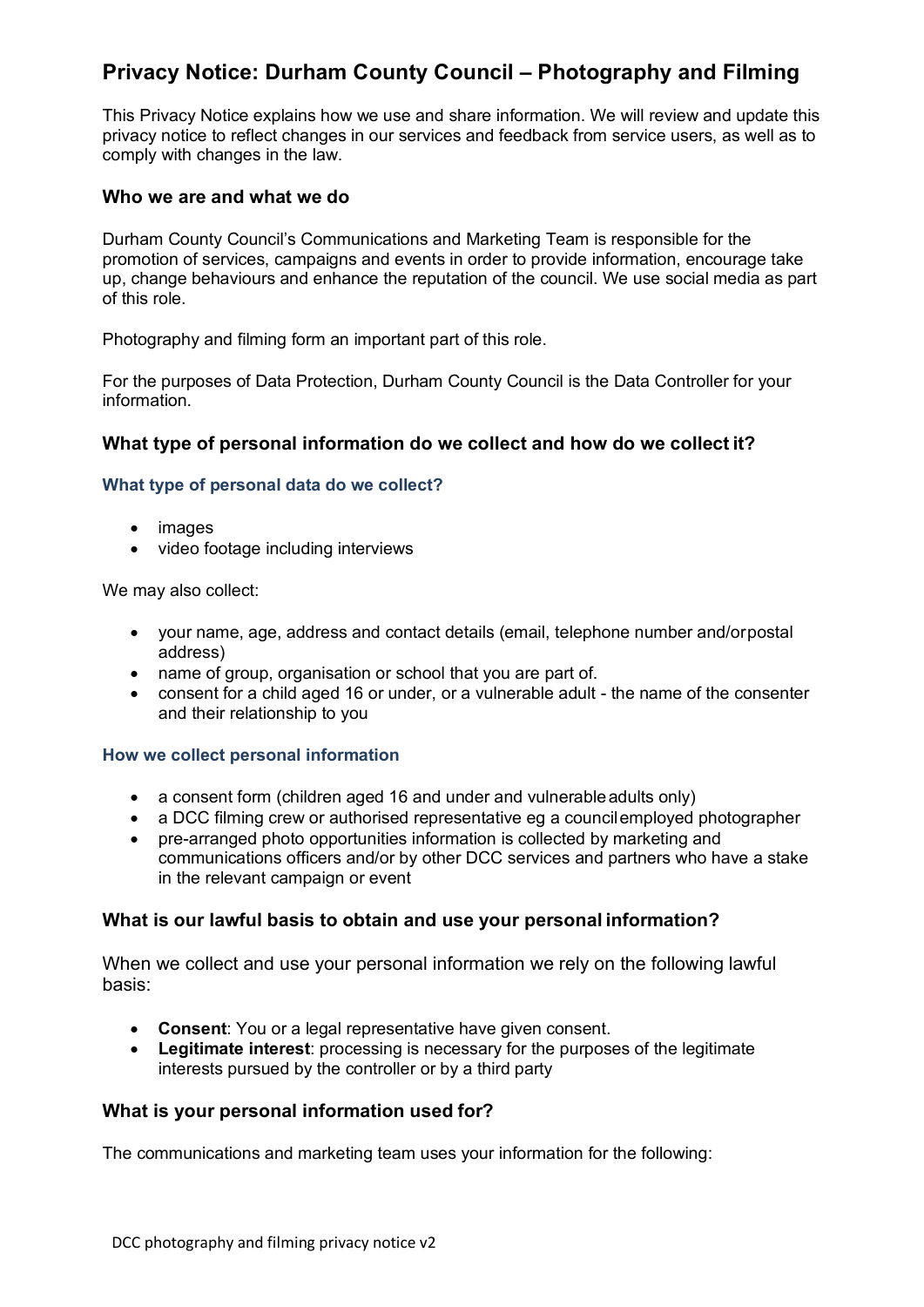- 1. Images and footage may be published on any of the following channels:
	- press and media (including newspapers, magazines, websites and social media)
	- on our websites
	- on our social media feeds including Twitter, facebook, youtube, Instagram and LinkedIn
	- in our printed publications such as Durham County News
	- in printed publicity literature such as leaflets, posters or other display materials.
- 2. We use images to promote services across the council including our AreaAction Partnerships (AAPs)
- 3. The images/footage will often be accompanied by the details of the story you, your child / dependent is helping to promote. When known, e.g. at an organised press event, this could be the full name, age, the area, school or club / organisation the event / activity is taking place in.
- 4. We will only use images/footage that are appropriate.
	- We will not publish images / footage which could imply criticism or damage a person's reputation.
- 5. We will not film or take photographs of any child that is considered at risk or under a supervision order.
- 6. We will use your image/footage to promote the service/s or events at which they were taken and for wider related service / event promotion. For example footage taken at the Lumiere Festival may also be used to promote our broader festival programme or a photograph taken of children for a litter-picking campaign may also be used to promote our broader clean and green service.
- 7. If we want to use your image for larger publicity purposes, we will discuss this with you separately. For example if we wish to use your image on a bus, a billboard, or a suite of campaign posters and leaflets.

# **Will your personal information be shared?**

If your personal information is used on social media that content can be shared by anyone after it is published.

We also routinely share images with service teams across the council and our partners for them to use when they are involved in a campaign or event.

They include, but are not limited to:

- press agencies eg Trinity Mirror, Newsquest NE, Johnstone Press
- festival and events eg Artichoke (Lumiere Festival), New Writing North (Book Festival)
- schools
- NHS
- police

Key partners will be identified on the promotional material related to a campaign or event.

# **How do we keep your information secure?**

The security of your personal information is important to us. This is why we follow a range of security policies and procedures to control and safeguard access to and use of your personal information.

# **How long will we keep your personal information?**

After we deliver a service to you, we have to keep your information as a business record of what was delivered. The type of service you receive will determine how long we have to keep it. Our [corporate retention guidelines](http://www.durham.gov.uk/dataprivacy) show how long we keep information for different services.